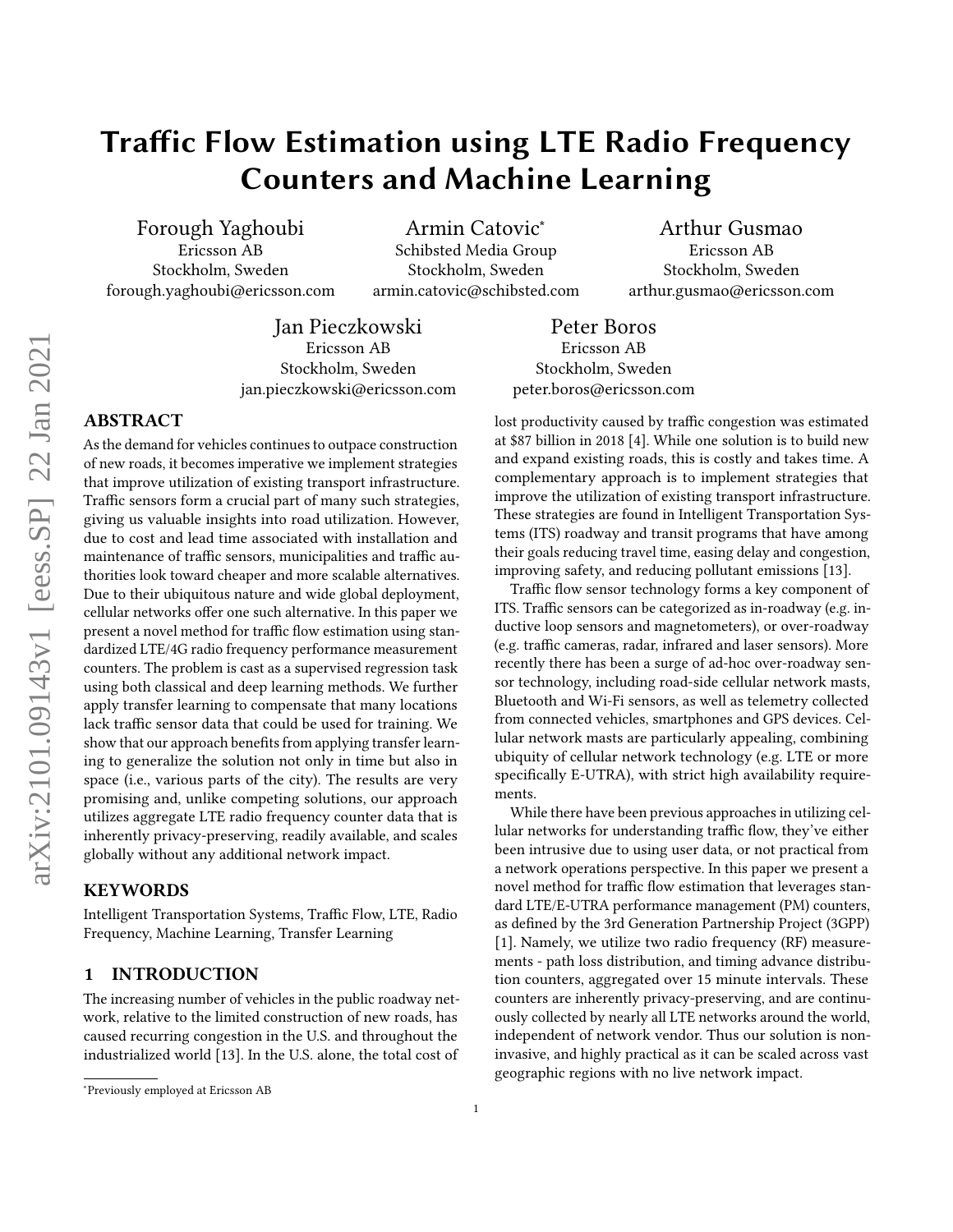Our contributions in this paper are threefold:

- (1) We present a novel method for estimating traffic flow using classical and deep learning regression models trained on E-UTRA RF counters (features) and vehicle counts from actual traffic sensors (targets).
- (2) We evaluate the performance of our models by applying the learned model to different time samples, referred to as temporal generalization in this paper.
- (3) We evaluate the performance of our models by applying the learned model to different road segments lacking ground truth data, referred to as spatial generalization in this paper; it is shown that due to difference in traffic distribution, the performance of our models is sub-optimal, hence we improve the accuracy using two transfer learning approaches.

The rest of the paper is organized as follows: in section [2](#page-1-0) we summarize the related works in the area of traffic flow estimation; our overall solution including feature selection/transformation and learning algorithms is explained in section [3;](#page-1-1) section [4](#page-3-0) introduces two different transfer learning approaches; in section [5](#page-5-0) we evaluate the performance of our models in terms of temporal and spatial generalization; ethical aspects are considered in section [6;](#page-7-0) finally the key takeaways are summarized in section [7.](#page-7-1)

# <span id="page-1-0"></span>2 RELATED WORKS

Traffic flow estimation has and continues to be a popular research topic. In [\[5,](#page-8-3) [7,](#page-8-4) [15,](#page-8-5) [16,](#page-8-6) [24\]](#page-8-7) traffic flow estimation approaches are presented using data gathered from different sources such as cameras, acoustic sensors, magnetometers and spatially separated magnetic sensors. These solutions are not efficient due to coverage limitations and effort required in terms of installation and maintenance. To cope with these problems [\[2,](#page-8-8) [8,](#page-8-9) [10,](#page-8-10) [12,](#page-8-11) [18,](#page-8-12) [22,](#page-8-13) [23\]](#page-8-14) propose the use of mobile subscriber data in traffic flow estimation. In [\[8,](#page-8-9) [10,](#page-8-10) [18\]](#page-8-12) the cell dwelling time and global positioning system (GPS) coordinates of a mobile subscriber are used to estimate the traffic congestion. These methods however have the disadvantage of high power consumption on a mobile device due to constant use of GPS, and are inherently intrusive. Another type of cellular data is considered in [\[2\]](#page-8-8) where authors propose a traffic flow estimation algorithm based on the number of subscribers in cars making a voice call. With today's heavy usage of streaming and social media services however, voice calls are hardly representative of the traffic density, which limits the accuracy of such an approach. The authors in [\[23\]](#page-8-14) use the travel trajectory of different mobile subscribers to detect in-vehicle users and henceforth compute the number of vehicles on a specific road. Tracking individual mobile users however is highly contentious and in most countries

any user-identifiable or user-sensitive information limits the real-time usage of such data. In more recent work [\[12\]](#page-8-11), the authors propose a method to predict the traffic speed and direction using wireless communication access logs including S1 application protocol (S1AP) collected from multiple radio base stations (RBS) located within a predetermined distance from the road. Due to high-intensity nature of S1AP signalling, tracing on the S1 interface in every single RBS leads to increase in network load, which is undesirable as it could lead to network overload with potentially catastrophic consequences. Furthermore, S1AP exposes potentially sensitive subscriber information allowing for the user to be fingerprinted or tracked. Another approach as presented in [\[22\]](#page-8-13), describes a "data fusion" approach, i.e. combining taxi GPS data with vehicle counts from license plate recognition (LPR) devices. The scalability of such approach is constrained due to limited availability of LPR and taxi GPS data.

Therefore in this paper, we propose a new solution to traffic flow estimation problem based on aggregate LTE/E-UTRA radio frequency counter data that is inherently privacy preserving, readily available, and does not impose any extra load on the network.

## <span id="page-1-1"></span>3 METHOD

In this paper we describe two different approaches to using E-UTRA RF counters for traffic flow estimation. One approach involves using uplink path loss distribution as a feature vector in our model. Here we reason that different number of vehicles, i.e. obstacles on the road, can be represented by different path loss distributions. By optimizing for the number of vehicles the model should be able to discriminate between vehicles and all other users in the vicinity.

In the second approach we use radio propagation delay, or more specifically timing advance (TA), as our feature vector. LTE radio base stations (eNBs) estimate the propagation delay on every random access (RA) initiated by a user. These propagation delays are aggregated from all RAs and represented as a distribution over discretized distances, where every bin represents a certain distance range from the eNB. By selecting only the bins corresponding to the known distances between the eNB and the relevant road segments, we can directly capture the road users, i.e. vehicles.

Path loss and timing advance features are described in detail in section [3.1.](#page-2-0) In both cases we use supervised regression techniques to train and evaluate our models. Fig. [1](#page-2-1) shows the high level view of our system. In this paper we work in two domains: the source domain consists of training and validation data - the feature and target variables; the second domain, referred to as target domain, is where we perform inference using only the feature variables - however we use ground truth data for evaluation purposes.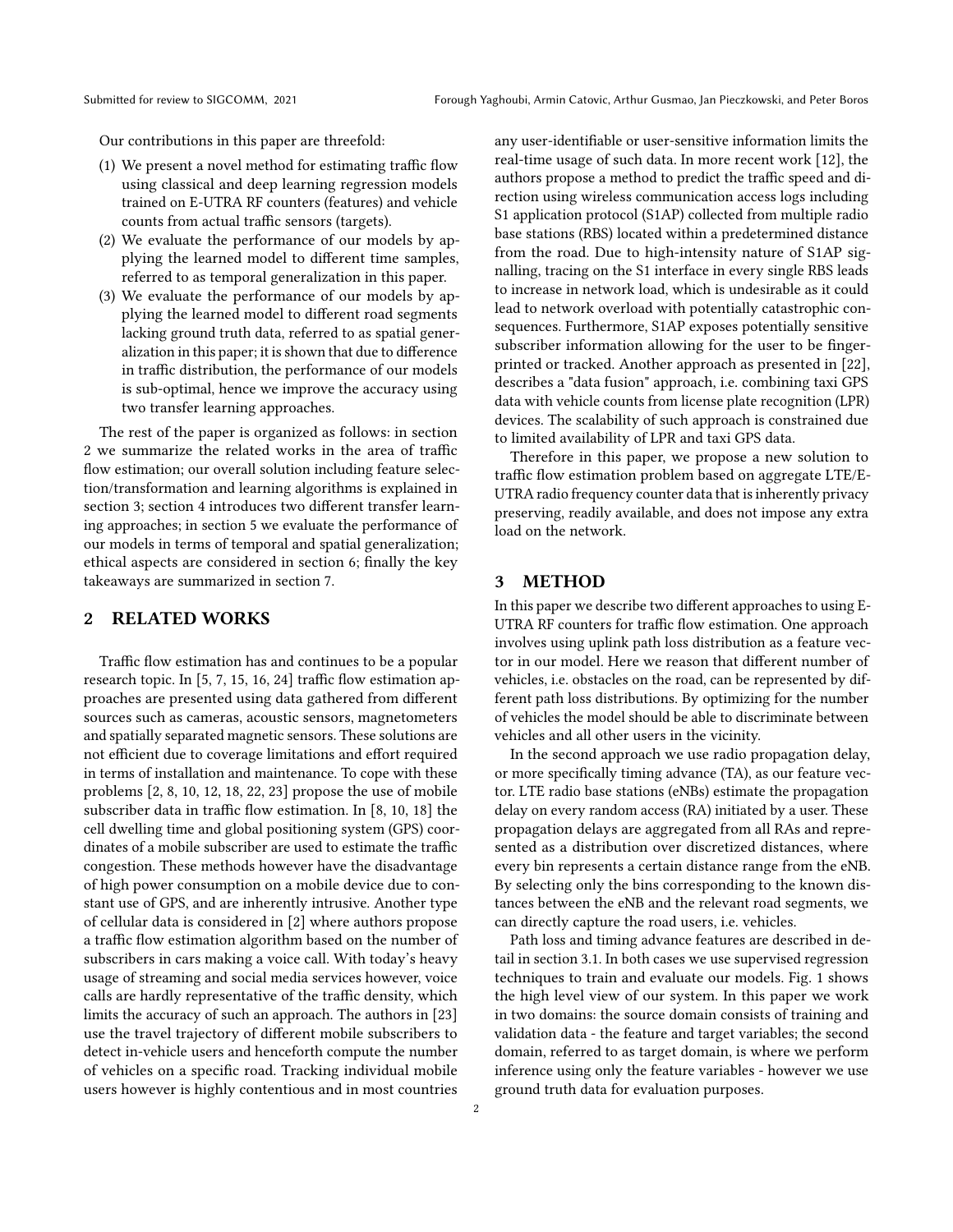Traffic Flow Estimation using LTE Radio Frequency Counters and Machine Learning Submitted for review to SIGCOMM, 2021

<span id="page-2-1"></span>

Figure 1: Traffic flow estimation system presented in this paper.

<span id="page-2-2"></span>

Figure 2: An example of a laser-based traffic sensor used in this paper; photograph by Holger Ellgaard, distributed under a CC BY-SA 3.0 license.

Our solution depends on the following assumptions:

- The eNB, or more specifically the sector antenna, is located within line-of-sight (LOS) of the relevant road segment,
- The distance between the road segment and the sector antenna is known,
- The relevant road segment consists of predominantly vehicular traffic,
- Traffic sensors used to supply ground truth data completely capture the traffic flow along the relevant road segment.

In the following subsections we describe our feature and target variables, and learning algorithms.

#### <span id="page-2-0"></span>3.1 Feature and Target Variables

3.1.1 Traffic Sensor Data. Target variables, i.e. ground truth data, consist of total vehicle counts aggregated over 15 minute intervals. The data is collected from a number of laser-based traffic sensors around inner Stockholm. Fig. [2](#page-2-2) shows an example of such a sensor. Each sensor scans one

<span id="page-2-3"></span>

Figure 3: Spatial granularity of an eNB.

lane of the road. For each road segment we sum the values from each lane to obtain total vehicle counts per 15-minute interval. We remove any samples where one of the sensor's values are missing (e.g. due to a malfunction).

3.1.2 Path Loss Features. Path loss (PL) is the attenuation of electromagnetic wave caused by free-space losses, absorption (e.g. by atmospheric particles), and scattering off various obstacles and surfaces. Radio propagation models attempt to account for this attenuation, and are a pivotal component in cellular network planning. Hata-Okamura [\[9\]](#page-8-15) models are one such family of radio propagation models used to approximate cellular network coverage in different environments. In LTE, eNBs estimate PL values for all the scheduled users on every transmit time interval (TTI), which is typically 1ms. These estimates, represented as decibel (dB) values are then placed into discretized PL bins; in our case we have 21 bins, where each bin covers a range of 5dB, starting from <50dB and going up to >140dB. These estimates are done per-frequency band; in our case we have three bands, 800MHz, 1800MHz (two separate antennas working in this band) and 2600MHz, so we concatenate PL bins for all bands, resulting in total of 4 x 21 = 48 PL features. We don't apply any filtering or transformation to PL features, and we treat all PL bins equally. Even though PL estimates are done every 1ms, the actual data available to us is aggregated in 15-minute intervals.

The motivation behind our use of PL features is that different traffic conditions will result in different radio wave scattering characteristics, leading to different path loss distributions. A condition where there are no vehicles on the road will be represented by path loss distribution  $PL_a$ , which would be representative of radio wave losses due to predominantly indoor users and pedestrians. On the other hand a condition where the traffic flow is greater than zero would result in path loss distribution  $PL_b$  where  $PL_b \neq PL_a$ , since radio wave scattering off vehicle surfaces would yield a different path loss "signature". Our trained algorithms should be able to discriminate between such conditions.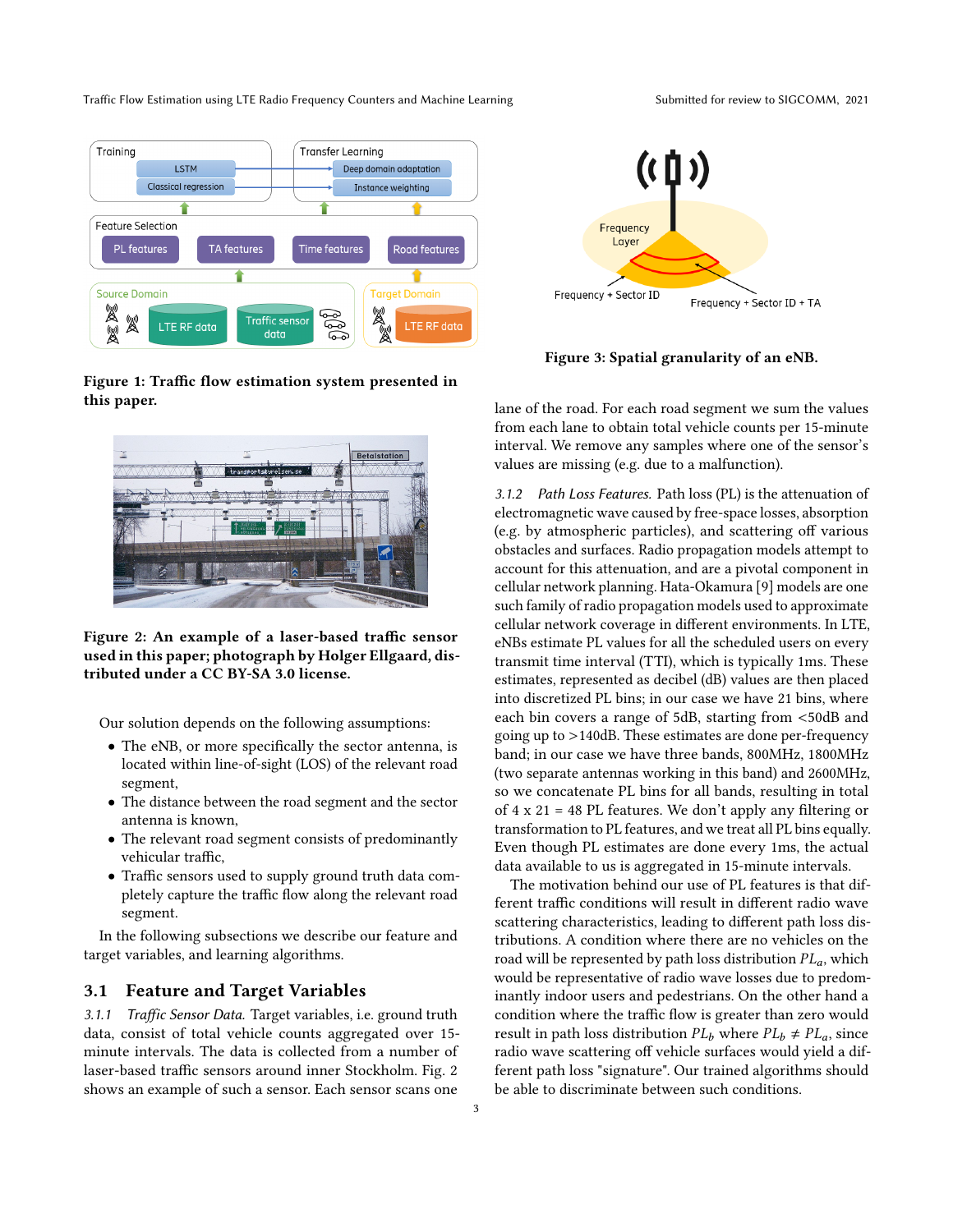3.1.3 Timing Advance Features. Timing advance (TA) is estimated for every user connection request, or more specifically on every random access. TA estimation is dependent on successful completion of an RRC Connection Request procedure, and the 11-bit TA command. The name is a slight misnomer, since TA features are actually represented as discretized distance bins/ranges, representing the distance between the user and the sector antenna. In our case we have 35 bins, starting from <80m up to 100km; typically only the first few bins are incremented, as users are normally within 500m of the antenna (otherwise they will be handed over to another sector, or another eNB). Fig. [3](#page-2-3) shows the spatial granularity of an eNB and how the TA features may be represented.

Unlike PL features, we do actually apply a distance selection filter to TA features. Our aim is to consider only road users (vehicles), which means selecting TA bins/features that represent the known distances between the relevant road segment and the sector antenna. Lets assume that TA value ranges are indicated by  $M$  bins where bin  $t a_i$  corresponds to a distance interval shown by  $[d_i; d_{i+1})$  given a known distance  $d$  between the road segment and the sector antenna, we choose the TA bin index  $ta_i$  where  $d_i \leq d \leq d_{i+1}$ .

Just like traffic sensor data and PL features, TA features are also aggregated in 15-minute intervals.

3.1.4 Cyclic Time Features. As traffic exhibits strong seasonality, it is beneficial to give our models temporal information. To encode this information, a common method is to transform the date-time representation into cyclic time features using a sin and cos transformation as follows:

$$
x_{\sin} = \sin(\frac{2\pi x}{\max(x)})
$$

$$
x_{\cos} = \cos(\frac{2\pi x}{\max(x)})
$$

where  $x$  can be hour, day and month. By using the above equation, we convert time-of-day, day-of-week and week-ofmonth to the corresponding cyclic time features. As the time granularity for our data is in minutes, we set the  $max(x)$  to 24 ∗ 60, 7 ∗ 24 ∗ 60, and 4 ∗ 7 ∗ 24 ∗ 60 respectively.

3.1.5 Road-dependent Features. As traffic flow depends on the road characteristics, we also apply different road-dependent features. These features are easily extracted from e.g. Open-StreetMap services. In this paper we use the following roaddependent features: number of lanes, maximum speed limit, and road category, i.e. highway, large city road and small city road.

# 3.2 Learning Algorithms

In this paper we compare two supervised learning approaches for traffic flow estimation. In the first approach we evaluate a number of different classical regression algorithms. In the second approach we take into account the history of time samples using gradient based Long Short-term Memory (LSTM).

3.2.1 Classical Regression Models. Classical regression assumes independence between time samples. Since we're working with fairly coarse 15-min aggregate intervals, it is reasonable to assume this independence. Regression then amounts to estimating a function  $f(x; \theta)$ , which transforms a feature vector  $x$  to a target variable  $y$ . Function parameters  $\theta = (\theta_0, \theta_1, ..., \theta_k)$  are found by minimizing expected loss, typically a mean squared error (MSE) of the form  $MSE(\theta) =$  $\frac{1}{N}\sum_{n=1}^{N}(y_n-f(x_n;\theta))^2$ , where N corresponds to total number of 15-min aggregate samples. We evaluate a number of different regression algorithms including Support Vector Regressor (SVR), Kernel Ridge (KR), Decision Tree (DT), and Random Forest (RF). Each algorithm also requires setting its internal parameters, or hyperparameters. Since the total number of hyperparameters is small, we use grid search method to exhaustively search through the hyperparameter space and pick the combination of parameters that yield the best performance. We apply a time-dependent train/test split, e.g. by selecting the first 6 weeks for training, and the following 2 weeks for testing; compared to a random assignment of train/test data, our approach is more in line with how the algorithm would be used in practice, and is more representative of the generalization capability in the real-world setting.

3.2.2 LSTM. LSTM is a specific kind of recurrent neural network (RNN) that has the ability to capture long-term time dependencies and bridge time intervals in excess of 1000 steps even in case of noisy, in-compressible input sequences [\[3\]](#page-8-16). Similar to other types of RNNs, LSTM has a chain structure with modified repeating modules. In each module, instead of having a single neural network layer, there are four layers that interact with each other. More detailed information about LSTM architecture can be found in [\[19\]](#page-8-17).

The architecture of our LSTM based traffic flow estimator consists of two LSTM layers, followed by a dropout regularization layer, and then finally the two fully-connected (FC) layers. The two LSTM, as well as the two FC layers, use the rectified linear unit (ReLU) activation function, while the output layer activates with the linear function.

#### <span id="page-3-0"></span>4 TRANSFER LEARNING APPROACHES

The learning approaches mentioned above optimize the model for temporal generalization where we use all available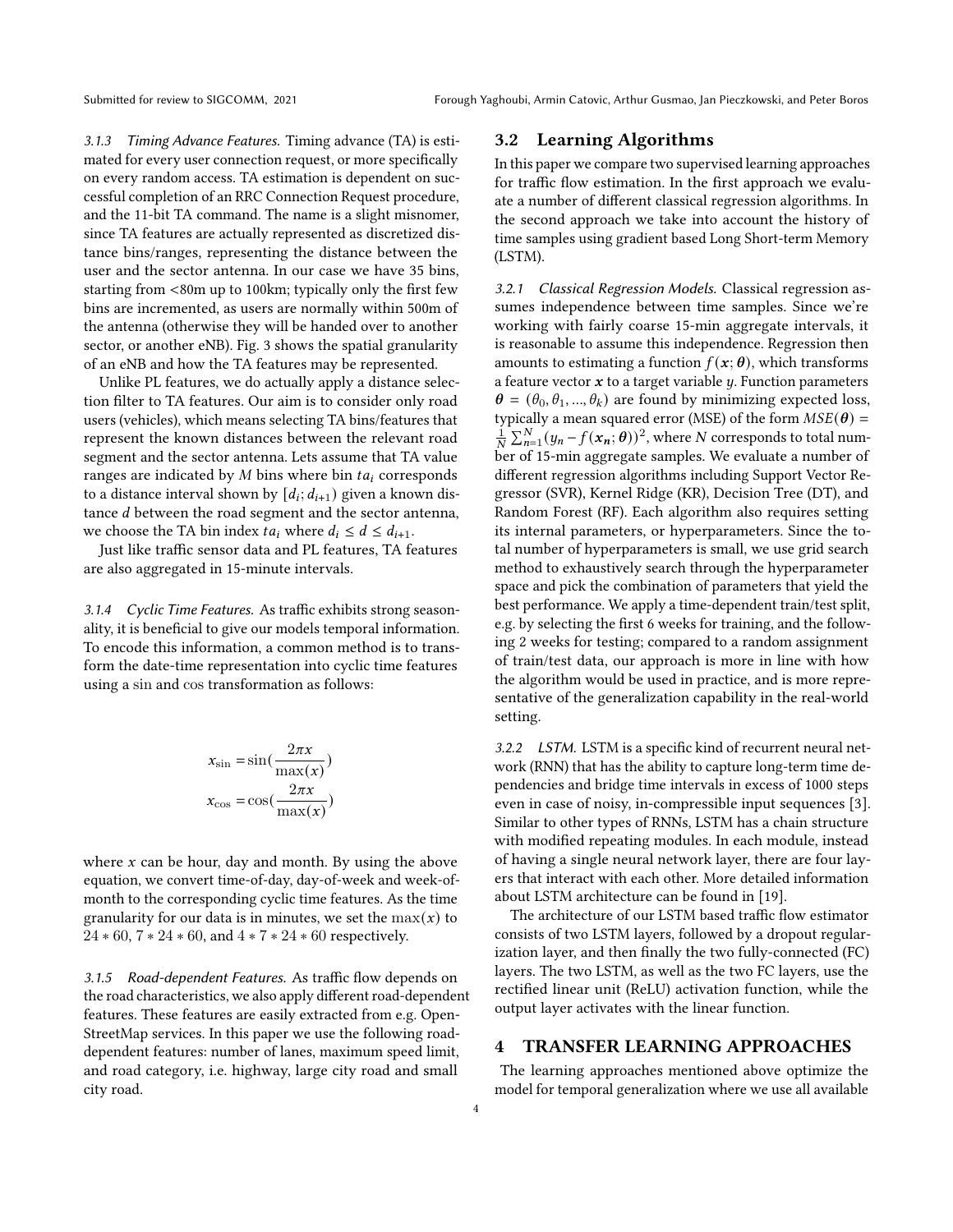Traffic Flow Estimation using LTE Radio Frequency Counters and Machine Learning Submitted for review to SIGCOMM, 2021

locations in our training set, but withhold a contiguous period of time (e.g. two weeks) for test purposes. However, we would like our models to generalize well across all possible locations, even never-before-seen locations, which may potentially have completely different traffic patterns/distributions. We refer to this problem as spatial generalization. To cope with this problem we use transfer learning (TL) approaches. TL focuses on transferring the knowledge between different domains and can be a promising solution to overcome the spatial generalization problem. Recently, there has been lot of work focusing on transfer learning and proposing efficient solutions [\[17,](#page-8-18) [20,](#page-8-19) [25\]](#page-8-20). These studies categorize TL into three subcategories based on different situations involving source and target domain data and the tasks, including inductive, transductive, and unsupervised transfer learning. Our work can be fitted into transductive transfer learning where the source label data are available while no label data for target domain is provided. Here the assumption is that the task between target and source domain is the same, but the domain marginal or conditional distributions are different. Among the proposed transductive TL algorithms, we evaluate two approaches - one based on instant weighting and the second one based on deep domain adaptation. We explain each of the algorithms in detail in the following sections.

#### 4.1 Instant Weighting

The data-based TL approaches, such as instant weighting, focus on transferring the knowledge by adjustment of the source data. Assuming that the source and target domain only differ in marginal distribution, a simple idea for transformation is to assign weights to source domain data equal to the ratio of source and target domain marginal distribution. Therefore the general loss function of the learning algorithm is given by:

$$
\min_{\theta} \frac{1}{N_s} \sum_{1}^{N_s} \alpha_i J(\theta(x_i^s), y_i^s) + \lambda \gamma(\theta) \tag{1}
$$

where *J* represents the loss of source data and  $\alpha_i$  is the weighting parameter and is equal to:

$$
\alpha_i = \frac{P^T(x)}{P^S(x)}.\tag{2}
$$

In the literature, there exist many ways to compute  $\alpha_i$ ; in [\[11\]](#page-8-21) the authors used Kernel Mean Matching (KMM) to estimate the ratio by matching the means of target and source domain data in the reproducing-kernel Hilbert space where the problem of finding weights can be written as follows:

$$
\min_{\alpha} \frac{1}{2} \alpha^T K \alpha - \kappa \alpha
$$
\n
$$
s.t \sum_{i}^{N_s} \alpha_i - N_s \le N_s \epsilon
$$
\n
$$
\alpha \in [0, B]
$$
\n(3)

where  $N_s$  shows the number of sample in source domain data and  $K$  is kernel matrix and is defined as:

$$
K = \begin{bmatrix} k_{ss} & k_{st} \\ k_{ts} & k_{tt} \end{bmatrix},
$$
 (4)

while  $k_{ss} = k(x_s, x_s)$  and  $\kappa_i = \frac{N_s}{N_T} \sum_i^{N_T} k(x_i, x_{Tj}).$ 

#### 4.2 Domain Adaptation

Deep learning algorithms have received lot of attention from researchers having successfully outperformed many traditional machine learning methods in tasks such as computer vision and natural language processing (NLP). Therefore in the TL area many researchers also utilize deep learning techniques.

In this paper, we use discrepancy-based domain adaptation, where a deep neural network is used to learn the domain-independent feature representations. In deep neural networks, the early layers tends to learn more generic transferable features, while domain-dependent features are extracted in the terminal layers. Therefore, to decrease the gap between the distribution in the last layers, we add multiple adaptation layers with discrepancy loss as regularizer.

The deep learning model used for feature extraction is the LSTM model explained in previous section. The pretrained LSTM model will be used to extract the features for both source and target domains. After that the primary goal is to reduce the difference between target and source domain distribution. The term maximum mean discrepancy (MMD) is widely used in TL literature as a metric to compute the distance between two distribution [\[6,](#page-8-22) [21\]](#page-8-23). Fig. [4](#page-5-1) shows the architecture of our domain adaptation network based on LSTM.

Let  $f$  denote the function for feature representation of our pretrained model, then the distance between the feature distribution of source and target domain is given by:

<span id="page-4-0"></span>
$$
d(p,q) = \sup_{f \in F} E_p \{f(x)\} - E_q \{f(y)\} \tag{5}
$$

where sup defines the supremum,  $E$  denotes the expectation and  $x$  and  $y$  are independently and identically distributed (i.i.d) samples from  $p$  and  $q$ , respectively. The above equation can be easily computed using the kernel trick where it can be expressed by expectation of kernel functions. Therefore, the square of equation [\(5\)](#page-4-0) can be reformulated as follows:

$$
d_k^2(p,q) = E_{x_p^s x_p^s k(x_p^s, x_p^s)} + E_{x_q^t x_q^t k(x_q^t, x_q^t)} - 2E_{x_p^s x_q^t k(x_p^s, x_q^t)},
$$
 (6)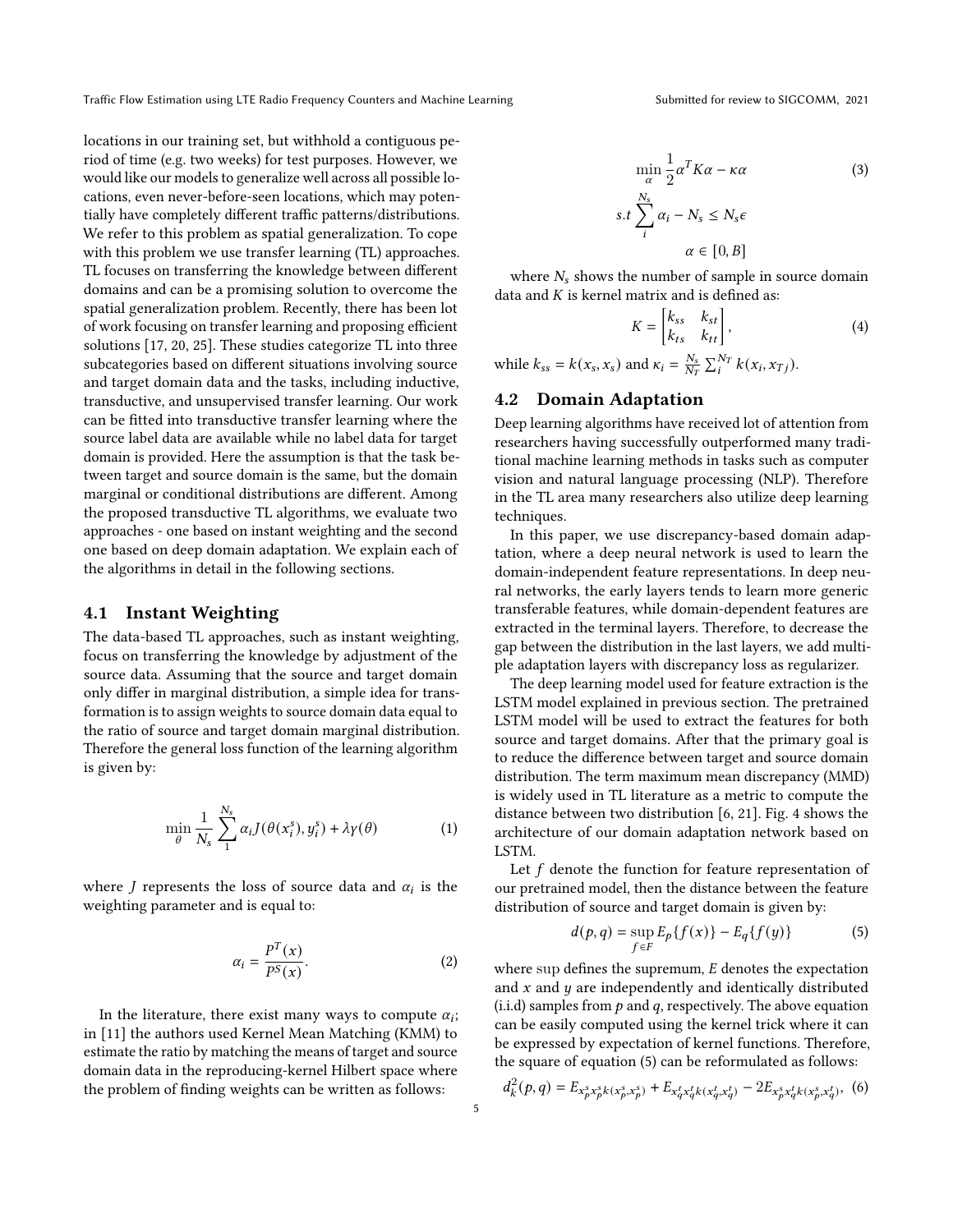<span id="page-5-1"></span>

Figure 4: The domain adaptation network based on LSTM.

where  $x_p^s$  and  $x_q^t$  are the samples from source and target domain respectively, and k is the kernel defined as  $\exp(\frac{-\|x_i-x_j\|^2}{\nu})$  $\frac{-x_j||}{v}$ ).

To adapt the pretrained model for the target data samples, the objective function of our TL algorithm is given by [\[14\]](#page-8-24):

$$
\min_{\theta} \frac{1}{N_s} \sum_{1}^{N_s} J(\theta(x_i^s), y_i^s) + \lambda \sum_{l=l_1}^{l_2} d_k^2(D_l^s, D_l^t), \tag{7}
$$

where *I* is the loss for source domain in LSTM network,  $l_1$ and  $l_2$  indicate the layer indices between which the regularization is effective, and  $D_l^s$  and  $D_l^t$  are l layer representation of the source and target samples, respectively. The parameter  $\lambda$  is a trade off term so that the objective function can benefit both from TL and deep learning.

#### <span id="page-5-0"></span>5 RESULTS

We use approximately 8 weeks worth of data, where every data sample corresponds to a 15-min interval, so we have  $~\sim$  96  $*$  7  $*$  8 = 5376 data samples. The data are collected from six different locations around inner Stockholm; each location corresponds to a road segment with a traffic sensor and a nearby LTE eNB. We evaluate models using PL and TA features independently and across a range of regression algorithms. When evaluating temporal generalization we

Submitted for review to SIGCOMM, 2021 Forough Yaghoubi, Armin Catovic, Arthur Gusmao, Jan Pieczkowski, and Peter Boros

use all locations during training and split the data into 80/20 train/test sets, which corresponds to approximately 6 weeks of contiguous training data, and 2 weeks of test data. When evaluating spatial generalization we use all time samples for training but we randomly assign road segments into source and target domains. For evaluation purposes we use coefficient of determination  $R^2$  defined as follows:

$$
R^2 = 1 - \frac{SS_{res}}{SS_{tot}}\tag{8}
$$

where

$$
SS_{tot} = \sum_{i} (y_i - \bar{y})^2
$$
  

$$
SS_{res} = \sum_{i} (y_i - \hat{y}_i)^2
$$
 (9)

 $SS_{tot}$  represents total sum of squares, and  $SS_{res}$  represents residual sum of squares, while  $\bar{y}$  and  $\hat{y}_i$  are the observed data mean and the predicted traffic flow respectively. A model that always predicts observed data mean will have  $R^2 = 0$ ; models with observations worse than the observed data mean will have negative values; the most optimal value is  $R^2 = 1$ , so we want our models to be as close to 1 as possible.

The set of classical regression algorithms used for training are Support Vector Regression (SVR), Kernel Ridge (KR), Decision Trees (DT) and Random Forest (RF). We also train a deep learning model with two LSTM layers followed by a dropout layer and two fully-connected layers activated with the ReLU function. The hyperparameters providing the best  $R^2$  score on the test set for our models are found using grid search and presented in Table [1.](#page-6-0) The corresponding results for both temporal and spatial generalization performance are shown in Table [2.](#page-6-1)

The results in Table [2](#page-6-1) indicate that all regression algorithms perform reasonably well in terms of temporal generalization, using either TA or PL features. The Random Forest (RF) model outperforms all the others, including the LSTM model, with an average  $R^2$  score of 0.95. These results validate our initial assumption that due to a fairly coarse 15-min aggregate interval, it is safe to assume independence between time steps, hence deep learning based LSTM does not add any additional value. A more visual representation of the RF algorithm performance is shown in Fig. [5](#page-6-2) where we compare traffic flow estimates from our model against the actual values across three different locations. The algorithm does not always capture the peaks - our hypothesis is that more training samples with varied traffic flow distributions are needed for the model to generalize even better.

Despite good temporal generalization performance, the average  $R^2$  score for spatial generalization is very low for all regression models. This poor performance is due to inherent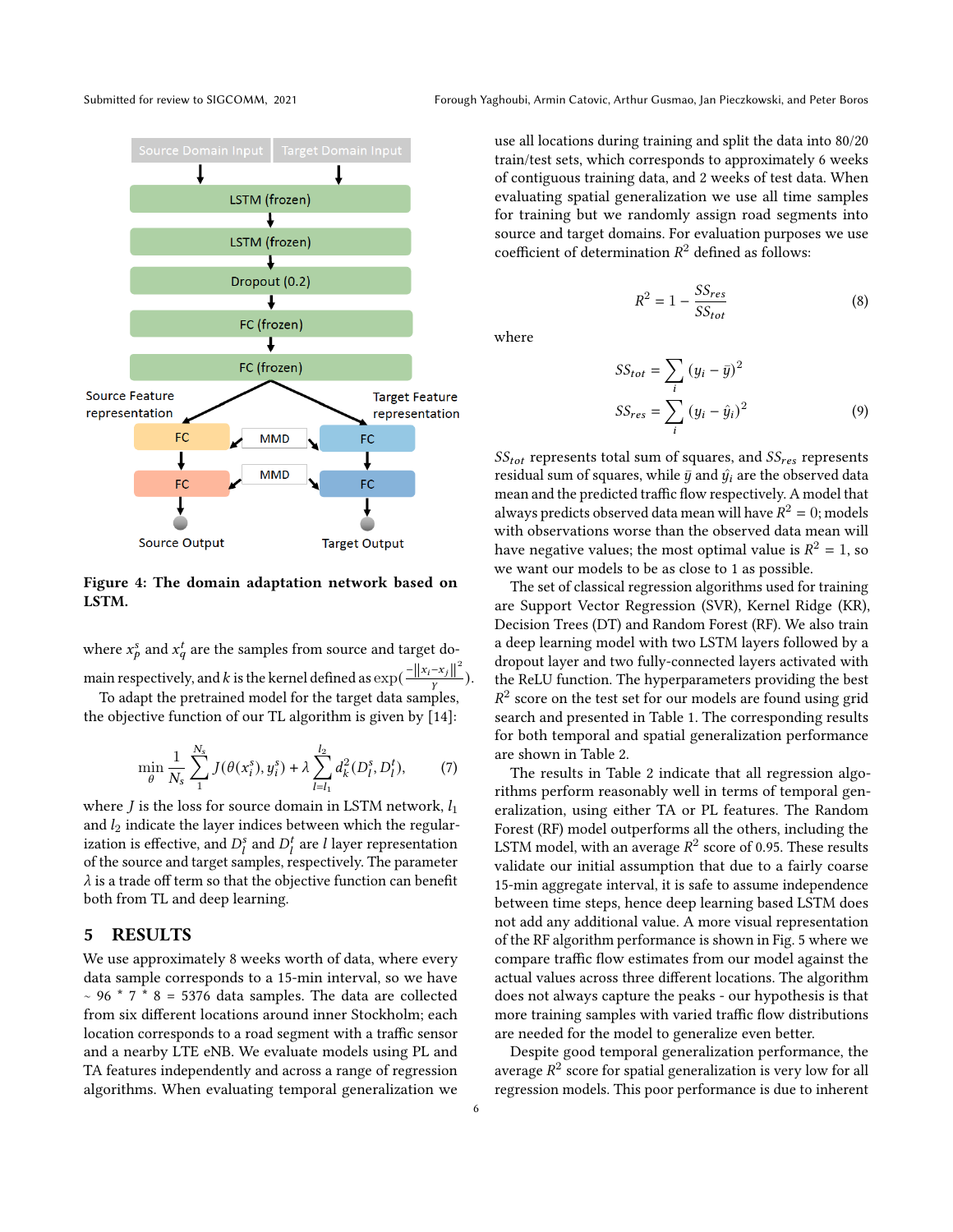|                                                                 | Models                                                                                                                   | Parameters                                                                                                                |                      | $\frac{8}{300}$ $\frac{10}{300}$ $200$ |                                                                                                                                                                                                                                                                                                                                                                               |  |
|-----------------------------------------------------------------|--------------------------------------------------------------------------------------------------------------------------|---------------------------------------------------------------------------------------------------------------------------|----------------------|----------------------------------------|-------------------------------------------------------------------------------------------------------------------------------------------------------------------------------------------------------------------------------------------------------------------------------------------------------------------------------------------------------------------------------|--|
|                                                                 |                                                                                                                          | $Kernel = rbf$                                                                                                            |                      |                                        |                                                                                                                                                                                                                                                                                                                                                                               |  |
|                                                                 | <b>SVR</b>                                                                                                               | $C = 10$                                                                                                                  |                      |                                        | 100                                                                                                                                                                                                                                                                                                                                                                           |  |
|                                                                 |                                                                                                                          |                                                                                                                           | $y = 0.001$          |                                        |                                                                                                                                                                                                                                                                                                                                                                               |  |
|                                                                 |                                                                                                                          |                                                                                                                           | $Kernel = rbf$       |                                        |                                                                                                                                                                                                                                                                                                                                                                               |  |
|                                                                 | KR                                                                                                                       | $\alpha = 1$                                                                                                              |                      |                                        | 2020.09.16.16:15:00<br>2020-09-17 17:15:00<br>2020-09-18 18                                                                                                                                                                                                                                                                                                                   |  |
|                                                                 |                                                                                                                          |                                                                                                                           | $y = 0.01$           |                                        |                                                                                                                                                                                                                                                                                                                                                                               |  |
|                                                                 | DT                                                                                                                       | Maximum depth $= 10$                                                                                                      |                      |                                        | 500<br>400                                                                                                                                                                                                                                                                                                                                                                    |  |
|                                                                 | RF                                                                                                                       |                                                                                                                           | Maximum depth $= 30$ |                                        |                                                                                                                                                                                                                                                                                                                                                                               |  |
|                                                                 |                                                                                                                          | Learning rate $= 0.0009$<br>Hidden size $= 100$                                                                           |                      |                                        | $\begin{array}{c}\n\text{S}\n\\ \text{S}\n\\ \text{S}\n\\ \text{S}\n\\ \text{S}\n\\ \text{S}\n\\ \text{S}\n\\ \text{S}\n\\ \text{S}\n\\ \text{S}\n\\ \text{S}\n\\ \text{S}\n\\ \text{S}\n\\ \text{S}\n\\ \text{S}\n\\ \text{S}\n\\ \text{S}\n\\ \text{S}\n\\ \text{S}\n\\ \text{S}\n\\ \text{S}\n\\ \text{S}\n\\ \text{S}\n\\ \text{S}\n\\ \text{S}\n\\ \text{S}\n\\ \text{S$ |  |
|                                                                 | <b>LSTM</b>                                                                                                              |                                                                                                                           |                      |                                        | 100                                                                                                                                                                                                                                                                                                                                                                           |  |
|                                                                 |                                                                                                                          |                                                                                                                           | $Epochs = 300$       |                                        |                                                                                                                                                                                                                                                                                                                                                                               |  |
|                                                                 |                                                                                                                          | Dropout rate $= 0.2$                                                                                                      |                      |                                        | 2020.09.16.16:30:00<br>2020-09-17 17:30:00<br>2020-09-18 18:                                                                                                                                                                                                                                                                                                                  |  |
|                                                                 |                                                                                                                          | $Window = 5$                                                                                                              |                      |                                        |                                                                                                                                                                                                                                                                                                                                                                               |  |
|                                                                 |                                                                                                                          |                                                                                                                           |                      |                                        | 350                                                                                                                                                                                                                                                                                                                                                                           |  |
| scores are better.                                              |                                                                                                                          | Table 2: $\mathbb{R}^2$ score for temporal and spatial generaliza-<br>tion performance using TA and PL features. Higher   |                      |                                        | 300<br>250<br>$rac{8}{9}$ 200<br>$\frac{2}{9}$ 150<br>100<br>50                                                                                                                                                                                                                                                                                                               |  |
| Models                                                          |                                                                                                                          | <b>Temporal Generalization</b><br>Spatial Generalization                                                                  |                      |                                        |                                                                                                                                                                                                                                                                                                                                                                               |  |
|                                                                 | <b>TA</b>                                                                                                                | PL                                                                                                                        | <b>TA</b>            | PL                                     | 2020.09.18.21.00.00<br>2020-09-19 22:00:00<br>2020-09-202                                                                                                                                                                                                                                                                                                                     |  |
| <b>SVR</b>                                                      | 0.754                                                                                                                    | 0.786                                                                                                                     | 0.12                 | $-0.62$                                |                                                                                                                                                                                                                                                                                                                                                                               |  |
| KR                                                              | 0.862                                                                                                                    | 0.888                                                                                                                     | $-0.79$              | $-0.63$                                |                                                                                                                                                                                                                                                                                                                                                                               |  |
| DT                                                              | 0.938                                                                                                                    | 0.946                                                                                                                     | $-3.22$              | $-0.37$                                | Figure 5: Traff                                                                                                                                                                                                                                                                                                                                                               |  |
| RF                                                              | 0.946                                                                                                                    | 0.959                                                                                                                     | $-0.96$              | 0.017                                  | vehicles per 15                                                                                                                                                                                                                                                                                                                                                               |  |
| <b>LSTM</b>                                                     | 0.845                                                                                                                    | 0.901                                                                                                                     | 0.087                | $-1.67$                                | (RF) model cor                                                                                                                                                                                                                                                                                                                                                                |  |
|                                                                 |                                                                                                                          | difference between the source and target domain distribu-<br>tions. In order to improve spatial generalization we use two |                      |                                        | 1, (b) Road 2 a<br>there to be som                                                                                                                                                                                                                                                                                                                                            |  |
|                                                                 |                                                                                                                          | types of transfer learning (TL) algorithms, namely instant<br>weighting and deep domain adaptation.                       |                      |                                        | distributions. O<br>cluding indoor                                                                                                                                                                                                                                                                                                                                            |  |
|                                                                 |                                                                                                                          |                                                                                                                           |                      |                                        | sensitive to phy                                                                                                                                                                                                                                                                                                                                                              |  |
|                                                                 | In the first approach we implement the instant weighting<br>for classical regression. For each test location, we compute |                                                                                                                           |                      |                                        |                                                                                                                                                                                                                                                                                                                                                                               |  |
| the weights solving the quadratic optimization problem, and     | In the second<br>adaptation algo                                                                                         |                                                                                                                           |                      |                                        |                                                                                                                                                                                                                                                                                                                                                                               |  |
|                                                                 | then retrain the model using these weights. Since the RF                                                                 |                                                                                                                           |                      |                                        |                                                                                                                                                                                                                                                                                                                                                                               |  |
| model yields the highest $R^2$ score on temporal generalization |                                                                                                                          |                                                                                                                           |                      |                                        | LSTM layers an<br>pre-trained weig                                                                                                                                                                                                                                                                                                                                            |  |
|                                                                 | we apply instant weighting to RF only.<br>Table 3 presents the $R^2$ scores of RF model for both TA and                  |                                                                                                                           |                      |                                        |                                                                                                                                                                                                                                                                                                                                                                               |  |
|                                                                 | PL features with and without applying the instant weighting.                                                             |                                                                                                                           |                      |                                        | layers using the<br>main label data a                                                                                                                                                                                                                                                                                                                                         |  |
| The results indicate that instant weighting can only improve    |                                                                                                                          |                                                                                                                           |                      |                                        | in the loss funct                                                                                                                                                                                                                                                                                                                                                             |  |
|                                                                 |                                                                                                                          | the performance when TA features are used. Since the TA                                                                   |                      |                                        | Table 4 show                                                                                                                                                                                                                                                                                                                                                                  |  |
|                                                                 |                                                                                                                          | features represent the road users more explicitly we expect                                                               |                      |                                        | using the LSTM                                                                                                                                                                                                                                                                                                                                                                |  |

<span id="page-6-0"></span>Table 1: Hyperparameters used in this paper.

<span id="page-6-1"></span>Table 2:  $\mathbb{R}^2$  score for temporal and spatial generalization performance using TA and PL features. Higher scores are better.

| Models     | <b>Temporal Generalization</b> |       | Spatial Generalization |         |  |
|------------|--------------------------------|-------|------------------------|---------|--|
|            | TA                             | PL.   | <b>TA</b>              | PL      |  |
| <b>SVR</b> | 0.754                          | 0.786 | 0.12                   | $-0.62$ |  |
| KR         | 0.862                          | 0.888 | $-0.79$                | $-0.63$ |  |
| DT         | 0.938                          | 0.946 | $-3.22$                | $-0.37$ |  |
| RF         | 0.946                          | 0.959 | $-0.96$                | 0.017   |  |
| LSTM       | 0.845                          | 0.901 | 0.087                  | $-1.67$ |  |

<span id="page-6-3"></span><span id="page-6-2"></span>

<span id="page-6-5"></span><span id="page-6-4"></span>Figure 5: Traffic flow estimates in terms of number of vehicles per 15-min interval using our Random Forest  $\overline{\phantom{a}}$  (RF) model compared to the ground truth, for [\(a\)](#page-6-3) Road 1, [\(b\)](#page-6-4) Road 2 and [\(c\)](#page-6-5) Road 3.

there to be some minimum similarity between all domain distributions. On the other hand PL represents all users, including indoor users, and therefore PL features are highly sensitive to physical layout of the environment, i.e. number of buildings, thickness of walls, heights of buildings etc.

In the second approach, we implement the deep domain adaptation algorithm as shown in Fig. [4.](#page-5-1) We freeze the two LSTM layers and the two fully-connected layers using the pre-trained weights, while we train the final two fully-connected layers using the MMD regularizer. As there is no target domain label data available only the source output is considered in the loss function.

Table [4](#page-7-3) shows the performance of spatial generalization using the LSTM and deep domain adaptation. The LSTM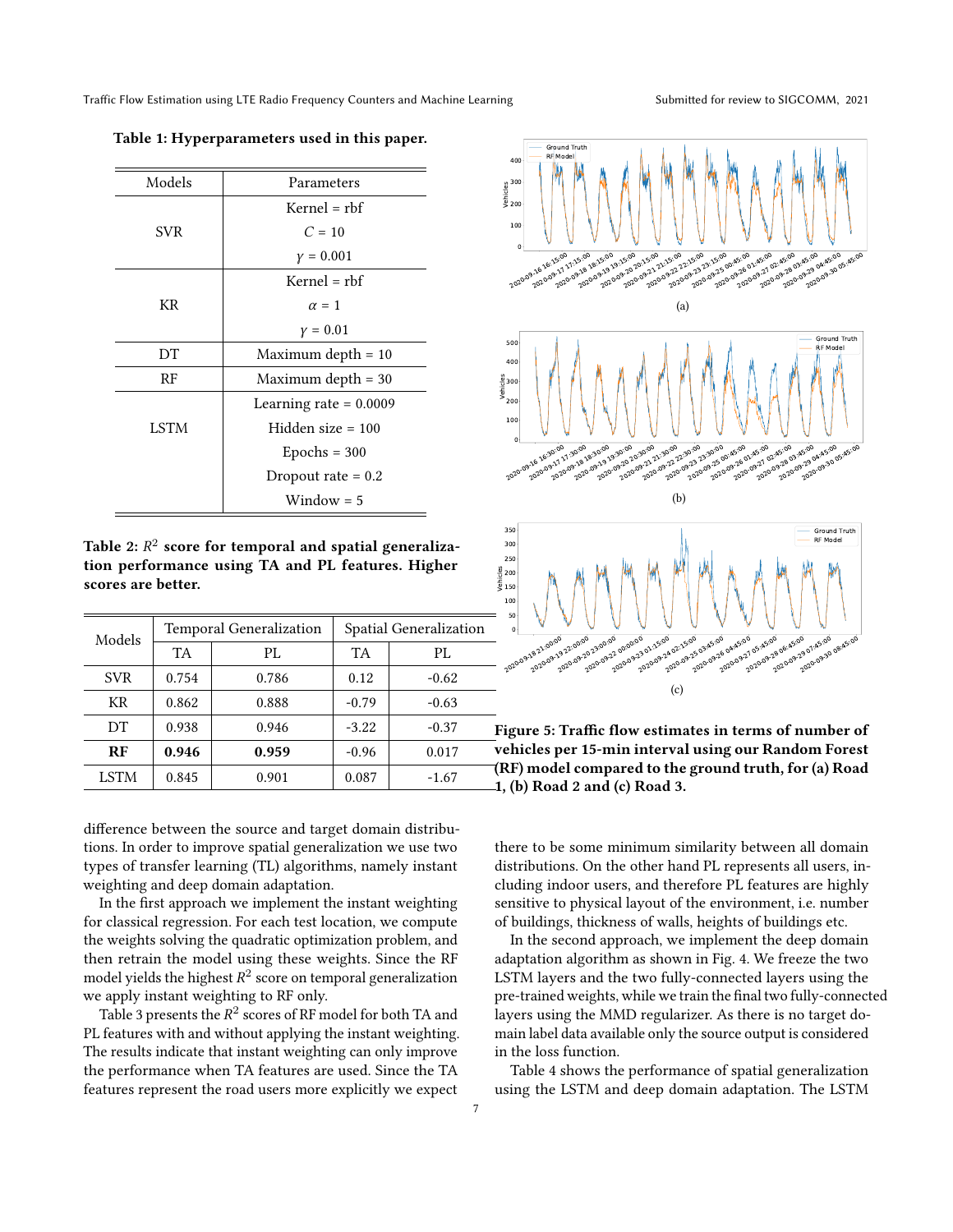<span id="page-7-2"></span>Table 3:  $R^2$  score for spatial generalization using the Random Forest (RF) model with and without transfer learning (TL). Higher scores are better.

| Test Road | <b>PL</b> Features |         | <b>TA Features</b> |      |
|-----------|--------------------|---------|--------------------|------|
|           | No TL              | TL      | No TL              | TL   |
|           | 0.02               | $-0.47$ | $-0.96$            | 0.71 |
| 2         | 0.02               | $-0.75$ | $-0.96$            | 0.72 |
| 3         | 0.02               | $-0.86$ | $-0.96$            | 0.42 |
| Mean      | 0.02               | $-0.69$ | $-0.96$            | 0.62 |

<span id="page-7-3"></span>Table 4:  $R^2$  score for spatial generalization using the LSTM model with and without transfer learning (TL). Higher scores are better.

| Test Road | PL Features |         | <b>TA Features</b> |      |
|-----------|-------------|---------|--------------------|------|
|           | No TL       | TL      | No TL              | TL   |
|           | $-0.20$     | 0.24    | 0.24               | 0.66 |
| 2         | $-1.73$     | $-1.02$ | $-0.62$            | 0.61 |
| 3         | $-3.09$     | $-0.52$ | $-0.13$            | 0.61 |
| Mean      | $-1.67$     | $-0.43$ | $-0.17$            | 0.63 |

model performs reasonably well using TA features, with average  $R^2$  score very similar to what we saw using RF and instant weighting.

#### <span id="page-7-0"></span>6 ETHICAL CONSIDERATIONS

One of the main motivations for the work presented in this paper concerns user privacy and integrity. Traffic cameras and automated license plate recognition devices allow for unprecedented levels of identification and tracking. This is all the more true for user data obtained from cellular networks and mobile devices. Our approach as presented in this paper uses data that is inherently privacy-preserving - we use readily available radio frequency counters that are aggregated on cell level and per definition do not contain any information about individual users, nor could this information be reconstructed. It is therefore impossible to identify or track any individual user based on this data. With that in mind we can state that the work presented in this paper does not raise any ethical issues.

# <span id="page-7-1"></span>7 CONCLUSION

Traffic flow estimation has traditionally involved forecasting methods based on observations from dedicated traffic sensors. Firstly these methods don't scale well since we require

large number of sensors. Secondly we would need a separate forecasting model for every road, since roads don't exhibit homogeneous behaviour. Finally our traffic estimation performance would be susceptible to drastic changes in driver behaviour or road conditions, such as traffic accidents and road works. To overcome these limitations alternative approaches have been proposed, including using various forms of cellular network data to estimate traffic flow. However existing approaches are either user invasive, or can potentially result in adverse operational impacts to cellular networks.

In this paper we propose a traffic flow estimation method using inherently anonymous and widely available LTE/E-UTRA radio frequency counters, namely path loss and timing advance counters, effectively turning LTE eNBs into traffic sensors. We cast traffic flow estimation as a supervised regression problem, where path loss and timing advance counters are used as primary features, and vehicle counts from actual traffic sensors as target or ground truth variables. We demonstrated excellent performance using both Random Forest and LSTM regression models. Since we have limited amount of ground truth data, i.e. we only had access to six different locations, we also evaluated the performance of two different transfer learning approaches, namely instant weighting, and deep domain adaptation. With transfer learning we demonstrated reasonable performance using either Random Forests or LSTMs, but using only timing advance features. Our hypothesis is that with more data and more locations the performance will improve further still.

While our models are not perfect estimators, they are still extremely useful - they capture the shape of the traffic very well, and for most purposes provide a good-enough estimate of the traffic flow. The output of these models can be used for anomaly detection, for example for detecting traffic congestion or accidents. All this can be achieved without having to install any additional sensors - we simply re-use LTE radio base stations that are permanently fixed in their locations with near 100% uptime.

#### ACKNOWLEDGMENTS

We would like to thank the following people for their support throughout the project, and for facilitating the network and traffic sensor data without which none of this would be possible: Elin Allison, Madeleine Körling and Jyrki Lehtinen from Telia Company AB; Anders Broberg and Tobias Johansson from City of Stockholm; Annika Engström from KTH Royal Institute of Technology and Digital Demo Stockholm; Chris Deakin and Chris Holmes from WM5G Limited; Mo Elhabiby and Mike Grogan from Vodafone UK. We would also like to extend our gratitude to Leif Jonsson, Jesper Derehag, Carolyn Cartwright and Simone Ferlin, for reviewing our paper and providing valuable feedback.